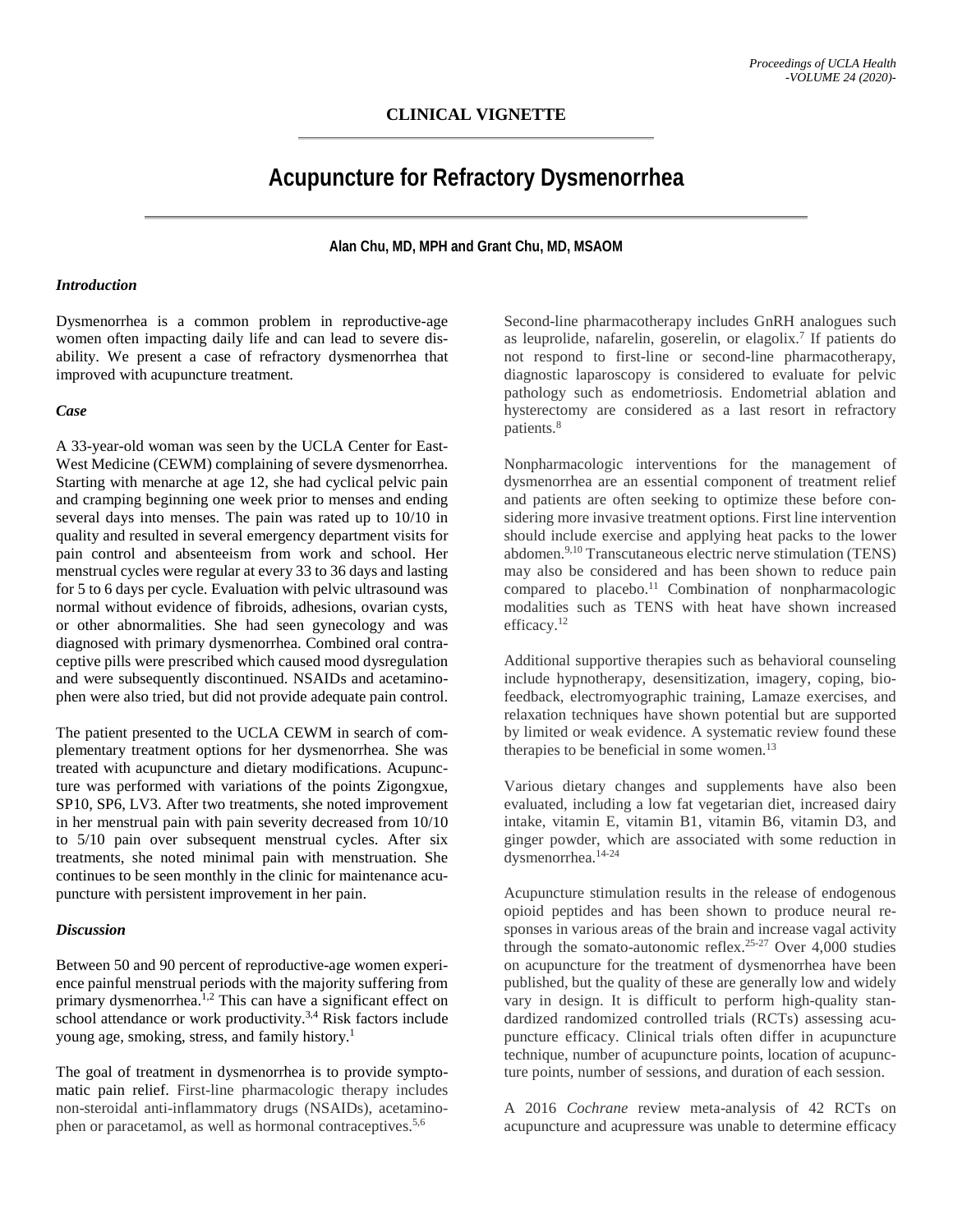in treatment of primary dysmenorrhea compared to sham acupuncture, acupressure, and no treatment.28 In a separate metaanalysis in 2018, a review of 49 RCTs evaluating acupuncture alone found that acupuncture and electroacupuncture were more effective than both no treatment and NSAIDs at reducing menstrual pain.29

It is worth noting that there has been a wide variation in the results of the studies included in each meta-analysis. Several studies found significant improvements in menstrual pain, whereas other studies showed no significant effect, which limits qualified evidence to determine the effectiveness of acupuncture in primary dysmenorrhea.<sup>30</sup> Differences in technique was observed with studies evaluating dry needling, warm acupuncture, electroacupuncture, auricular acupuncture, and acupressure compared to placebo, NSAIDs, and sham acupuncture.31 Despite the available data to date, additional studies that are well-designed and of high quality are needed to further determine the efficacy of acupuncture in the management of dysmenorrhea.

#### *Conclusion*

We presented a case of refractory dysmenorrhea that significantly improved with acupuncture after failing first-line pharmacotherapy. Dysmenorrhea is widely prevalent and although quality research is needed to evaluate the efficacy of acupuncture and other complementary treatments, it is important that clinicians are aware of the available complementary treatment modalities.

## **REFERENCES**

- 1. **Ju H, Jones M, Mishra G**. The prevalence and risk factors of dysmenorrhea. *Epidemiol Rev*. 2014;36:104-13. doi: 10.1093/epirev/mxt009. Epub 2013 Nov 26. PMID: 24284871.
- 2. **Schoep ME, Nieboer TE, van der Zanden M, Braat DDM, Nap AW**. The impact of menstrual symptoms on everyday life: a survey among 42,879 women. *Am J Obstet Gynecol*. 2019 Jun;220(6):569.e1-569.e7. doi: 10.1016 /j.ajog.2019.02.048. Epub 2019 Mar 15. PMID: 30885768.
- 3. **Klein JR, Litt IF**. Epidemiology of adolescent dysmenorrhea. *Pediatrics*. 1981 Nov;68(5):661-4. PMID: 7312467.
- 4. **Schoep ME, Adang EMM, Maas JWM, De Bie B, Aarts JWM, Nieboer TE**. Productivity loss due to menstruationrelated symptoms: a nationwide cross-sectional survey among 32 748 women. *BMJ Open*. 2019 Jun 27;9(6): e026186. doi: 10.1136/bmjopen-2018-026186. PMID: 31248919; PMCID: PMC6597634.
- 5. **Wong CL, Farquhar C, Roberts H, Proctor M**. Oral contraceptive pill for primary dysmenorrhoea. *Cochrane Database Syst Rev*. 2009 Oct 7;2009(4):CD002120. doi: 10.1002/14651858.CD002120.pub3. PMID: 19821293; PMCID: PMC7154221.
- 6. **Marjoribanks J, Ayeleke RO, Farquhar C, Proctor M**. Nonsteroidal anti-inflammatory drugs for dysmenorrhoea. *Cochrane Database Syst Rev*. 2015 Jul 30;2015(7):

CD001751. doi: 10.1002/14651858.CD001751.pub3. PMID: 26224322; PMCID: PMC6953236.

- 7. **Ling FW**. Randomized controlled trial of depot leuprolide in patients with chronic pelvic pain and clinically suspected endometriosis. Pelvic Pain Study Group. *Obstet Gynecol*. 1999 Jan;93(1):51-8. doi: 10.1016/s0029-7844(98)00341 x. PMID: 9916956.
- 8. ACOG practice bulletin. Medical management of endometriosis. Number 11, December 1999.
- 9. **Matthewman G, Lee A, Kaur JG, Daley AJ**. Physical activity for primary dysmenorrhea: a systematic review and meta-analysis of randomized controlled trials. *Am J Obstet Gynecol*. 2018 Sep;219(3):255.e1-255.e20. doi: 10.1016/j.ajog.2018.04.001. Epub 2018 Apr 7. PMID: 29630882.
- 10. **Akin M, Price W, Rodriguez G Jr, Erasala G, Hurley G, Smith RP**. Continuous, low-level, topical heat wrap therapy as compared to acetaminophen for primary dysmenorrhea. *J Reprod Med*. 2004 Sep;49(9):739-45. PMID: 15493566.
- 11. **Proctor ML, Smith CA, Farquhar CM, Stones RW**. Transcutaneous electrical nerve stimulation and acupuncture for primary dysmenorrhoea. *Cochrane Database Syst Rev*. 2002;(1):CD002123. doi: 10.1002/14651858. CD002123. PMID: 11869624.
- 12. **Igwea SE, Tabansi-Ochuogu CS, Abaraogu UO**. TENS and heat therapy for pain relief and quality of life improvement in individuals with primary dysmenorrhea: A systematic review. *Complement Ther Clin Pract*. 2016 Aug;24:86-91. doi: 10.1016/j.ctcp.2016.05.001. Epub 2016 May 7. PMID: 27502806.
- 13. **Proctor ML, Murphy PA, Pattison HM, Suckling J, Farquhar CM**. Behavioural interventions for primary and secondary dysmenorrhoea. *Cochrane Database Syst Rev*. 2007 Jul 18;2007(3):CD002248. doi: 10.1002/14651858. CD002248.pub3. PMID: 17636702; PMCID: PMC 7137212.
- 14. **Barnard ND, Scialli AR, Hurlock D, Bertron P**. Diet and sex-hormone binding globulin, dysmenorrhea, and premenstrual symptoms. *Obstet Gynecol*. 2000 Feb;95(2): 245-50. doi: 10.1016/s0029-7844(99)00525-6. PMID: 10674588.
- 15. **Abdul-Razzak KK, Ayoub NM, Abu-Taleb AA, Obeidat BA**. Influence of dietary intake of dairy products on dysmenorrhea. *J Obstet Gynaecol Res*. 2010 Apr;36(2): 377-83. doi: 10.1111/j.1447-0756.2009.01159.x. PMID: 20492391.
- 16. **Ziaei S, Faghihzadeh S, Sohrabvand F, Lamyian M, Emamgholy T**. A randomized placebo-controlled trial to determine the effect of vitamin E in treatment of primary dysmenorrhoea. *BJOG*. 2001 Nov;108(11):1181-3. doi: 10.1111/j.1471-0528.2003.00279.x. PMID: 11762659.
- 17. **Ziaei S, Zakeri M, Kazemnejad A**. A randomised controlled trial of vitamin E in the treatment of primary dysmenorrhoea. *BJOG*. 2005 Apr;112(4):466-9. doi: 10.1111/j.1471-0528.2004.00495.x. PMID: 15777446.
- 18. **Proctor ML, Murphy PA**. Herbal and dietary therapies for primary and secondary dysmenorrhoea. *Cochrane*